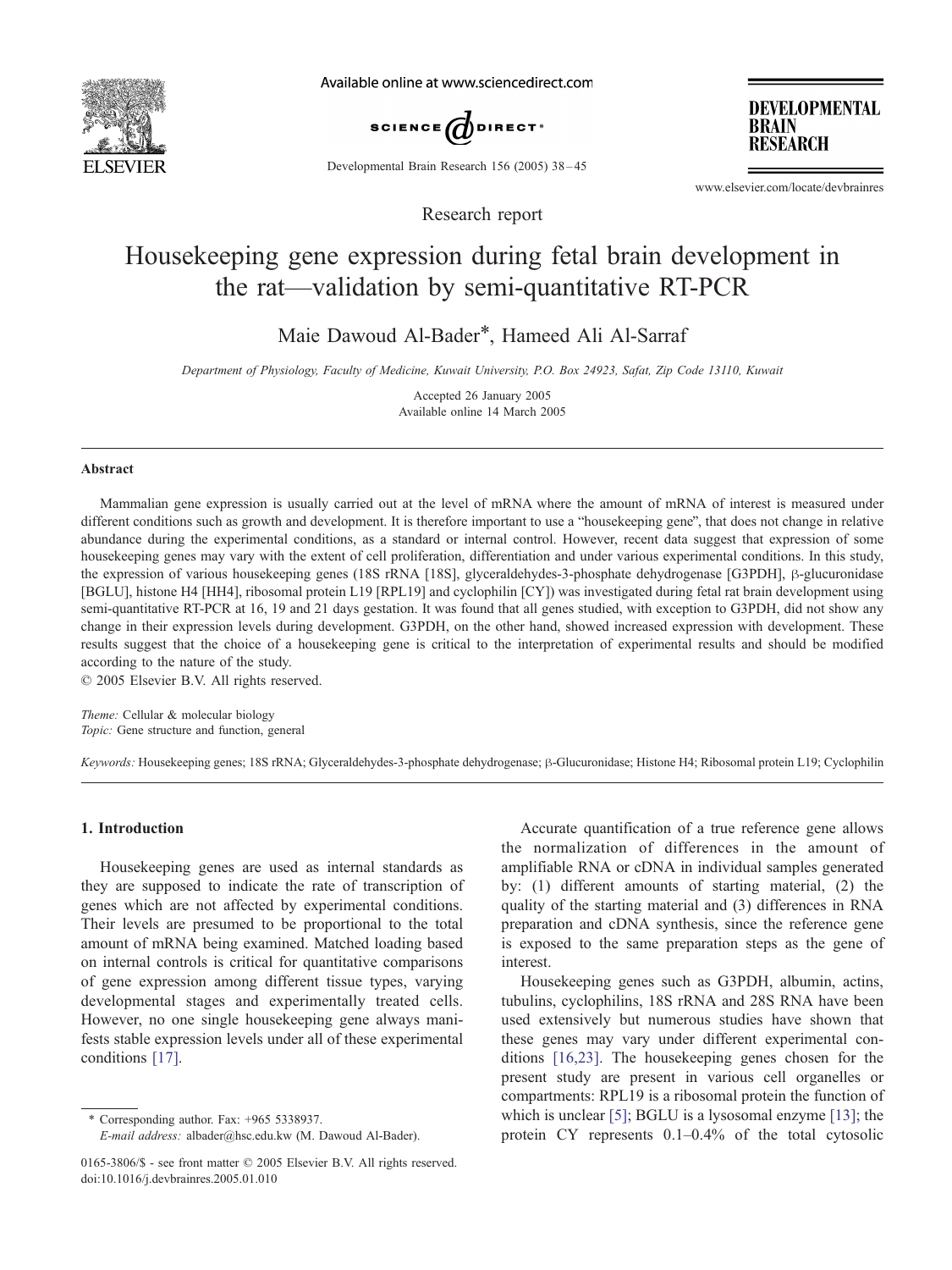<span id="page-1-0"></span>Table 1 List of housekeeping genes used in this study: suitability or unsuitability indicated by other investigators

| Gene                                        | Suitability                                                                      | Unsuitability                                                                                                                                                                    |
|---------------------------------------------|----------------------------------------------------------------------------------|----------------------------------------------------------------------------------------------------------------------------------------------------------------------------------|
| 18S rRNA                                    | Aerts et al. $[1]$ ,<br>Schmittgen and<br>Zakrajsek [16],<br>Thellin et al. [21] | Unknown                                                                                                                                                                          |
| Ribosomal protein L19                       | Szabo et al. [20]                                                                | Aloni et al. [2]                                                                                                                                                                 |
| β-glucuronidase                             | Aerts et al. [1]                                                                 | Unknown                                                                                                                                                                          |
| Cyclophilin                                 | Botte et al. $[3]$ ,<br>Steele et al. [18]                                       | Jakubowski et al.<br>$[10]$ , Vehaskari<br>et al. $[22]$ , Zhong<br>and Simons [23]                                                                                              |
| Histone                                     | Robert et al. $[15]$                                                             | Unknown                                                                                                                                                                          |
| Glyceraldehyde-3-phosphate<br>dehydrogenase | Kumar and Joyner<br>$[12]$ , Thellin et al.<br>[21]                              | Aerts et al. $[1]$ ,<br>Calvo et al. [4],<br>Schmittgen and<br>Zakrajsek [16],<br>Steele et al. [18],<br>Suzuki et al. [19],<br>Szabo et al. [20],<br>Zhong and<br>Simons $[23]$ |

protein of most eukaryotic tissues [\[9\],](#page-7-0) however, its role is unknown; HH4 plays a central role in nucleosome formation [\[11\]](#page-7-0) and is the most highly conserved of the five histones with respect to amino acid sequence [\[8\];](#page-7-0) lastly, G3PDH is a key enzyme in the control of glycolysis [\[7\].](#page-7-0) Table 1 shows the housekeeping genes used in this study and their suitability or otherwise as indicated by other investigators under various experimental conditions.

Thus, the objective of this study was to use RT-PCR methodology to measure the mRNA levels of several housekeeping genes during fetal rat brain development in order to identify the genes that are most suitable as endogenous standards for further gene expression studies.

## 2. Materials and methods

## 2.1. Materials

General laboratory chemicals were purchased from Merck (Dagenham, Essex) and all fine chemicals were obtained from Sigma Chemical (Poole, Dorset). All buffers, enzymes and reagents used in reverse-transcription PCR experiments were purchased from Gibco and AmpliWax PCR gem 50 was purchased from Perkin-Elmer.

## 2.2. Animal model and tissue collection

Sprague–Dawley rats were obtained from Bantin and Kingman (UK). The rats were housed in the Animal Resources Centre at the Faculty of Medicine, Kuwait University and had free access to food and water. The rats were maintained on a cycle of 12 h light and 12 h darkness

at  $22^{\circ}$ C. The experiments were carried out in accordance with the rules of laboratory animal care in this institution.

Female rats were mated with males and mating was verified by the presence of sperm in the vaginal smear; this was designated as day 0 of pregnancy. Pregnant dams were stunned and killed by cervical dislocation at 16, 19 or 21 days gestation (dg). Uterine horns containing conceptuses were removed and placed immediately on ice. Fetuses and placentae were separated. After determination of fetal body weight, fetal brains were dissected and weighted. Tissues from each litter were pooled (four pregnancies were obtained at each gestational age  $[n = 4]$ ). Samples were frozen at $-70$  °C for subsequent analysis.

## 2.3. RNA isolation and quantification

The method of Chomczynski and Sacchi [\[6\]](#page-7-0) was used. Briefly, samples were homogenized in denaturing solution (4 M guanidine thiocyanate salt, 25 mM sodium citrate, pH 7.0, 0.5% w/v sarcosyl and 0.1 M 2-mercaptoethanol) using a sterile hand-held homogenizer. To 3.6 ml homogenate, 0.36 ml sodium acetate (2 M, pH 4.0), 3.6 ml citrate buffer-saturated phenol (pH 4.3) and 0.72 ml chloroform/isoamyl alcohol (49:1) were added sequentially, shaking well between each addition. Tubes were vigorously shaken for 15 s after the final addition. Tubes were kept on ice for 15 min, then centrifuged (10,000  $\times$ g for 20 min at 4  $^{\circ}$ C). The aqueous phase was removed, avoiding the DNA interphase, and an equal volume of ice-cold isopropanol was added. After shaking, tubes were kept at  $-20$  °C for >1 h. The precipitate was collected by centrifugation (10,000  $\times$  g for 20 min at 4 8C) and dissolved in 0.3 ml denaturing solution. Nucleic acid was re-precipitated by adding an equal volume of ice cold-isopropanol. After  $>1$  h at  $-20$  °C, the samples were centrifuged  $(10,000 \times g)$  for 10 min at 4 °C). The pellet was washed twice with 1 ml  $75\%$  (v/v) ethanol (at  $-20$  °C) by suspension/centrifugation. The final pellet was air-dried then dissolved in  $0.5\%$  (w/v) SDS (0.25  $\mu$ l/mg wet weight tissue) at 65 °C for 15 min. Extracted RNA was stored at  $-70$  °C. The quality and quantity of total RNA sample were determined using spectroscopic measurements at 260 and 280 nm. Samples with  $A_{260}/A_{280}$  ratios >1.7 were only studied further. The integrity of total RNA was checked by agarose gel electrophoresis and 28S and 18S rRNAs visualized after ethidium bromide staining.

## 2.4. RT-PCR

SDS was removed from total RNA by precipitation with sodium acetate–isopropanol then resuspended (at ca.  $1 \mu g/\mu$ ) in water. The RNA concentration was determined by spectrophotometery and was adjusted to  $0.5 \mu g/\mu l$  with water. All samples were DNase-treated before reverse transcription. Briefly, 2 µg of total RNA was mixed on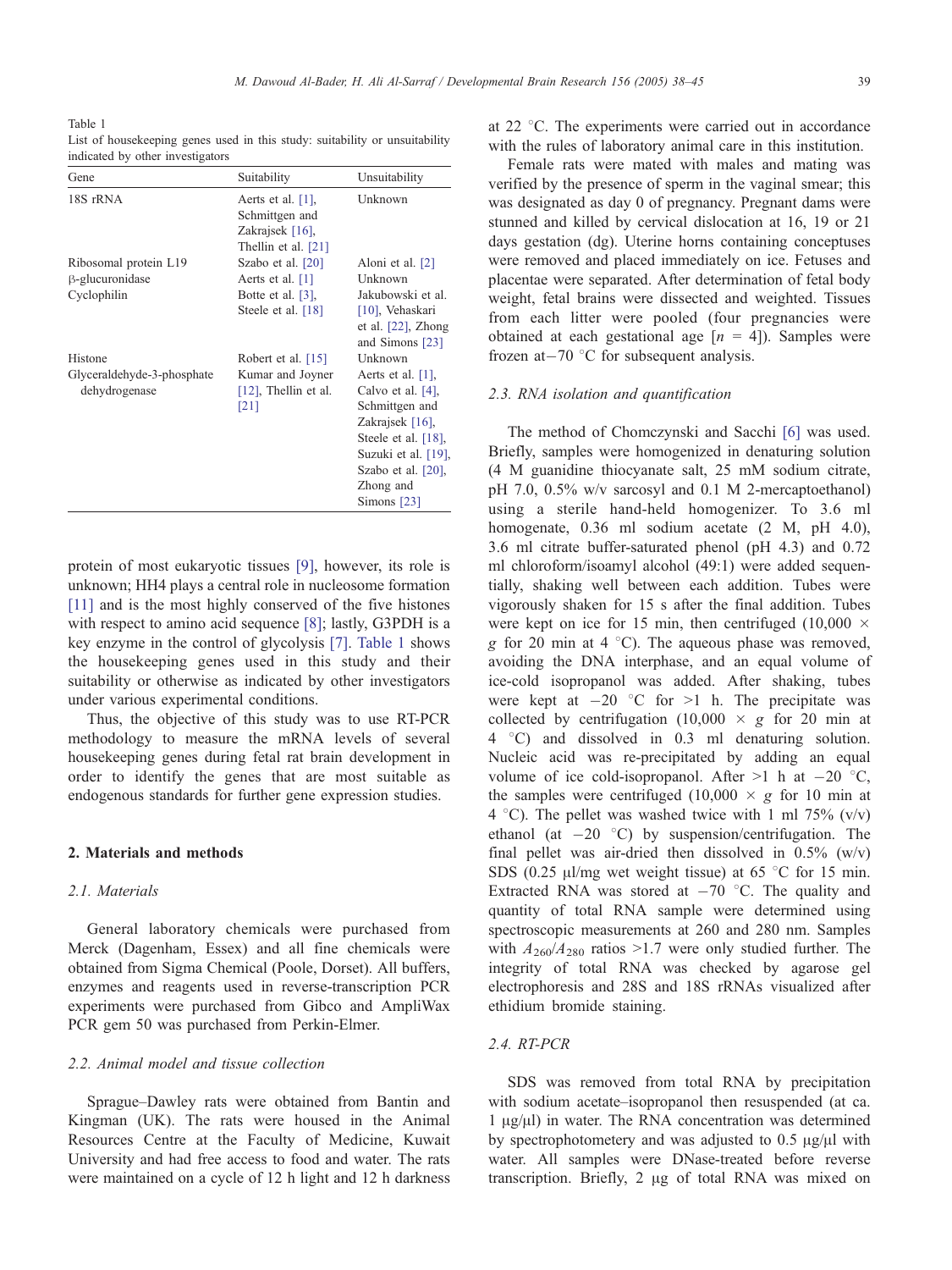ice with 40 U of RNasin, 1 U of DNase and  $1 \times$  DNase buffer in a final volume of 20  $\mu$ l. The mixture was left at room temperature for 15 min and the reaction was terminated by adding  $2 \mu l$  of  $25 \mu m$  EDTA and heating at  $70$  °C for 10 min. The DNase-treated sample was divided into two  $11 \mu l$  aliquots, 100 ng random hexamers was added and the mixture was heated at  $70\degree C$  for 10 min, immediately chilled on ice for  $>3$  min then briefly centrifuged. With the tube on ice, the following were added:  $1 \times$  first strand buffer (25 mM Tris-HCl pH 8.3, containing  $37.5$  mM KCl and  $1.5$  mM MgCl<sub>2</sub>),  $5$  mM DTT and 500  $\mu$ M dNTP mix. To one tube (RT<sup>+</sup> reaction), 200 U Superscript II RNase  $H^-$  reverse transcriptase were added, whereas water was added to the other tube (control  $RT^-$  reaction) in a final volume of 20  $\mu$ l. After gentle mixing, reactions were incubated at room temperature for 10 min then at 42  $\degree$ C for 50 min. Reactions were terminated by heating at  $70^{\circ}$ C for 15 min.

Initially, the optimal concentrations of magnesium chloride  $(MgCl<sub>2</sub>)$ , primers and deoxynucleotide triphosphates (dNTP) were determined. The amount of PCR product over a range of amplification cycles was examined and a cycle number that falls in the linear range was chosen. A pooled sample of 16, 19 and 21 dg fetal rat brain reverse transcribed RNA was used. This pooled cDNA sample was diluted 1 in 6 allowing the same sample to be used for all cycle number optimization experiments. The  $RT^-$  sample was used neat. In addition, a water sample was used as a negative control. The amount of PCR product was measured and calibrated and the intensity of the bands optic densities (od) was plotted against the cycle number (detailed below in the Data analysis section). The amount of template dilution was also varied to verify linearity of the reaction with respect to the amount of product. The sample was used neat and at various dilutions: 3, 6, 12 and 24 fold. Again, the RT<sup>-</sup> sample was used neat and a water sample was used as a negative control.

The PCR reaction was carried out in a programmable thermal cycler (Perkin-Elmer, model 9700) using a hot start

protocol. The lower reaction mixture consisted of:  $1 \times PCR$ buffer (20 mM Tris/50 mM KCl), 3 mM  $MgCl<sub>2</sub>$ , 0.5 mM  $dNTPs$  and 0.3  $\mu$ M each of upper and lower primers in a final volume of 10  $\mu$ l. An AmpliWax PCR gem 50 wax bead was added and the tubes were incubated at 80 $\degree$ C for 5 min then cooled to room temperature. The upper reaction mixture (15  $\mu$ l volume) consisting of:  $1 \times$  PCR buffer, 0.5  $\mu$ l template ( $RT^+$  or  $RT^-$ ) and 1.25 U recombinant Taq DNA polymerase was then added on top of the wax. The PCR reactions were then cycled as follows: 5 min at 94  $\degree$ C (1) cycle); 30 s at 94  $\degree$ C (denaturation step), 30 s at the appropriate annealing temperature for the primer set under study (annealing step) and 1 min at  $72 \degree C$  (extension step) for the required number of cycles (see Table 2 for annealing temperatures and cycle numbers for the different genes studied). Tubes were then incubated for a further 7 min at 72  $\degree$ C (1 cycle).

## 2.5. Data analysis

After the PCR reaction, PCR products were electrophoresed alongside a 100 bp DNA marker (100 bp ladder, Gibco) through a  $2\%$  (w/v) low electroendosmosis (LE; Boehinger Mannheim) agarose gel stained with ethidium bromide. Images were captured using Gene Genius Bio Imaging System and od values of PCR products were measured using Gene Tools Software. Statistical analysis was performed using SPSS (ANOVA followed by LSD post-hoc analysis when the test for homogeneity of variance was fulfilled and using Games–Howell post-hoc analysis when the homogeneity of variances was not attained). All values are expressed as mean  $\pm$  SEM and a P value of  $\le$ 0.05 was taken as the minimum level of significance.

## 3. Results

When RNA yield/g brain was studied ([Fig. 1\)](#page-3-0), it was found that the RNA concentration was significantly lower at

Table 2

|  |  | Upper and lower primer sequences, annealing temperature, cycle number and expected product size for the different genes studied |  |  |  |  |
|--|--|---------------------------------------------------------------------------------------------------------------------------------|--|--|--|--|
|  |  |                                                                                                                                 |  |  |  |  |

| Gene        | Primer | Sequence $(5'-3')$           | Nucleotides of<br>coding<br>sequence (bp) | Annealing<br>temperature<br>$(^\circ C)$ | No. of<br>cycles | Expected<br>product<br>size (bp) |  |
|-------------|--------|------------------------------|-------------------------------------------|------------------------------------------|------------------|----------------------------------|--|
| 18S         | Upper  | GTCCCCCAACTTCTTAGAG          | 1436-1454                                 | 52                                       | 26               | 419                              |  |
|             | Lower  | <b>CACCTACGGAAACCTTGTTAC</b> | 1834-1855                                 |                                          |                  |                                  |  |
| RPL19       | Upper  | <b>ATCGCCAATGCCAACTCT</b>    | $157 - 174$                               | 52                                       | 33               | 321                              |  |
|             | Lower  | GAGAATCCGCTTGTTTTTGAA        | 457-477                                   |                                          |                  |                                  |  |
| <b>BGLU</b> | Upper  | <b>ATCGCCATCAACAACACAC</b>   | $511 - 530$                               | 52                                       | 34               | 529                              |  |
|             | Lower  | TGACGCCTTGGAAGTAGAAAG        | $1019 - 1040$                             |                                          |                  |                                  |  |
| <b>CY</b>   | Upper  | <b>CAACCCCACCGTGTTCTTCG</b>  | $48 - 68$                                 | 59                                       | 24               | 369                              |  |
|             | Lower  | <b>TTGCCATCCAGCCACTCAGTC</b> | 396-417                                   |                                          |                  |                                  |  |
| HH4         | Upper  | <b>ACGCCTGTGGTCTTAATCAG</b>  | $108 - 129$                               | 59                                       | 39               | 250                              |  |
|             | Lower  | <b>GCGGGTCTCCTCGTAGATGAG</b> | $337 - 358$                               |                                          |                  |                                  |  |
| G3PDH       | Upper  | AGGGCTGCCTTCTCTTGTG          | $135 - 154$                               | 57                                       | 26               | 968                              |  |
|             | Lower  | GGGTGGTCCAGGGTTTCTTAC        | 1082-1103                                 |                                          |                  |                                  |  |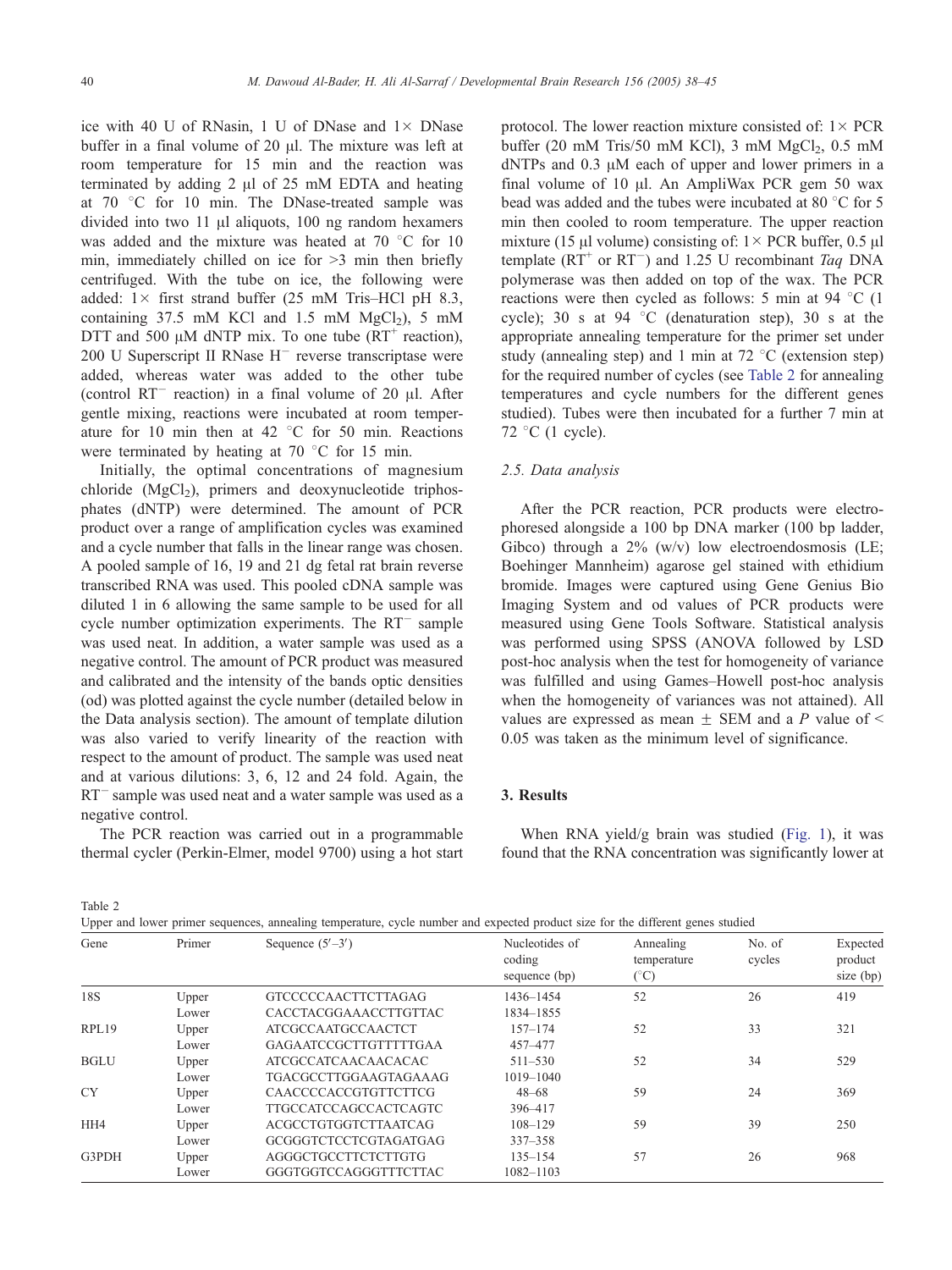<span id="page-3-0"></span>

Fig. 1. Figure showing fetal brain RNA concentration. Values are mean  $\pm$ SEM  $(n = 4)$ . A significant decrease in RNA concentration was seen between 19 and 16 dg ( $P < 0.01$ ) and between 21 and 16 dg ( $P < 0.001$ ).

19 and 21 dg compared to 16 dg (by  $38\%$ ,  $P < 0.01$  and 51%,  $P < 0.001$ , respectively).

PCR reactions were carried out for an increasing number of cycle steps (two cycle increments) for all genes



Fig. 2. RT-PCR analysis of 18S rRNA: effect of increasing cycle number. Reactions were performed with a cDNA sample (from 16, 19 and 21 dg fetal brain) for various cycle numbers at 52  $\degree$ C, using standard reaction conditions. (A) Ethidium bromide stained gel. Cycle numbers are indicated at the top and bottom of the gel; the migration of the 100 bp marker (M) is shown on the left-hand side and the calculated size of the signal indicated on the right-hand side of the gel (expected product size is 419 bp).  $RT^-$  and water (W) are reverse transcriptase minus (undiluted) and water controls, respectively. Each dilution of sample was run in duplicate except cycle no.  $34$  in triplicate.  $RT^-$  and water samples were run in singlicate for 34 cycles. (B) Product–input relationship. The amount of product showed a linear relationship with cycle number between cycles 26 and 32.

studied, however, only the results for 18S are presented here. For 18S rRNA, cycle number was increased from 20–34 cycles and product was first detected at cycle number 24 increasing linearly up to cycle 32 (Fig. 2). From these experiments, a cycle number was chosen that yielded sufficient product for ethidium bromide visualization while falling well within the linear range (for optimal cycle number for the other genes studied see [Table](#page-1-0) 1). In addition, from the optimal template dilution experiments, it was decided that for all genes studied a 6-fold dilution yields enough product and falls within the linear range (Fig. 3 shows 18S results). This dilution was used for all further experiments alongside the standard conditions and optimized cycle numbers.

All genes studied were detected in fetal rat brains from as early as 16 dg (Figs.  $4-9$ ). The RT<sup>-</sup> reactions did not show any bands for all genes studied (figures not shown), indicating that the amplified products in  $RT^+$  reactions are not due to genomic DNA. There was no significant difference in gene expression with age when absolute od values of PCR products were plotted against dg ([Figs. 4–9;](#page-4-0) B). However, because there was no correlation between RNA yield/g brain and gene expression (correlation graphs not shown), it was decided to use 18S ribosomal RNA as an internal standard as at least 70% of the total RNA is 18S and the expression of this gene was constant with age.



Fig. 3. RT-PCR analysis of 18S rRNA: effect of increasing template dilution. Reactions were performed with a range of dilutions of pooled cDNA sample (from 16, 19 and 21 dg fetal brain) for 26 cycles at 52  $^{\circ}$ C, using standard reaction conditions. (A) Ethidium bromide stained gel. Template dilution is indicated at the top of the gel; the migration of the 100 bp marker (M) is shown on the left-hand side and the calculated size of the signal indicated on the right-hand side of the gel (expected product size is 419 bp).  $RT^-$  and water (W) are reverse transcriptase minus (undiluted) and water controls, respectively. Each dilution of sample was run in duplicate,  $RT^-$  and water samples were run in singlicate. (B) Product–input relationship. The amount of product showed a linear relationship with template dilution up to 3-fold dilution. A template dilution of 1 corresponds to undiluted sample.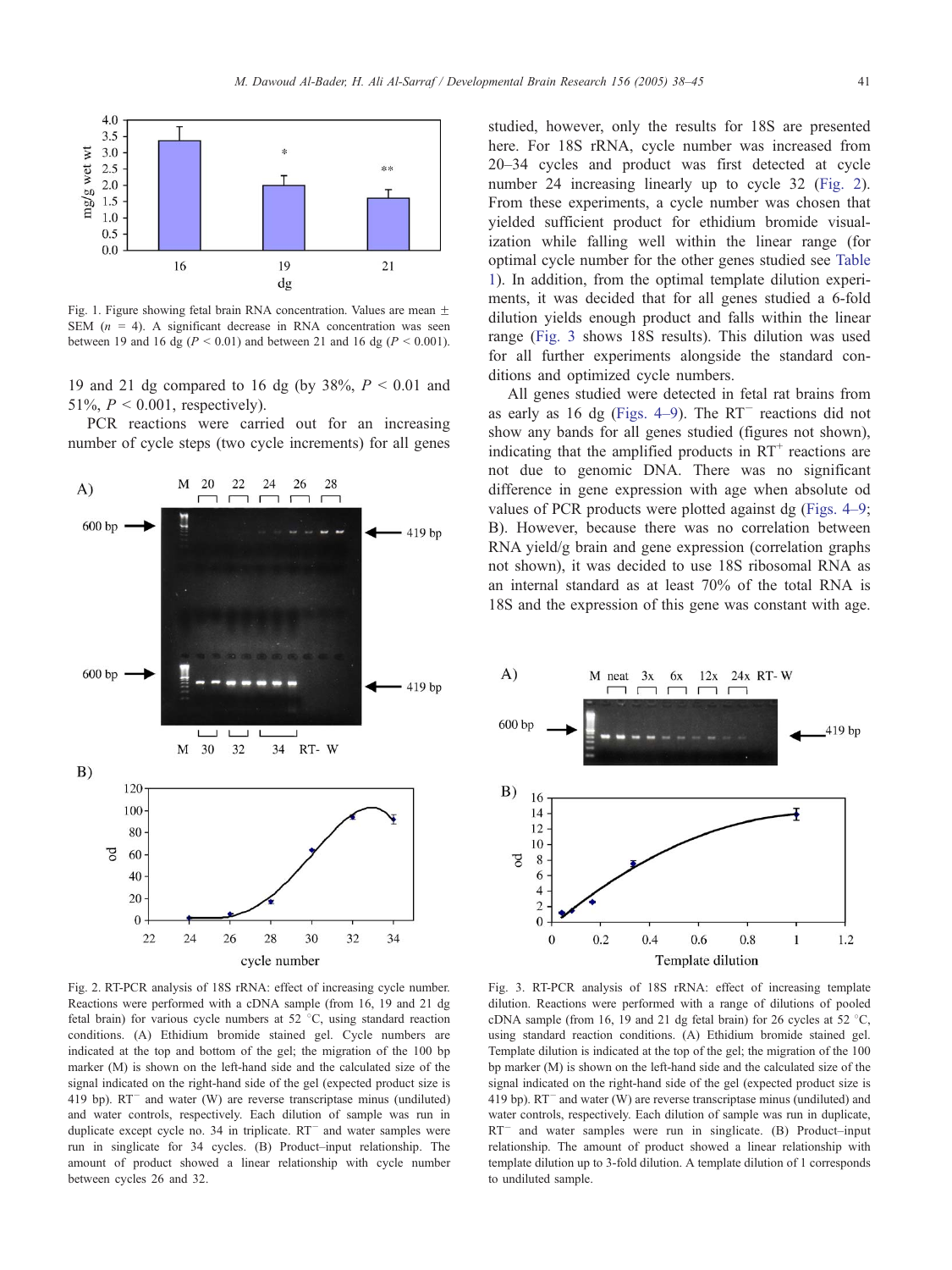<span id="page-4-0"></span>

Fig. 4. Expression of 18S rRNA transcripts in fetal rat brain. Reactions were performed for 26 cycles at 52  $\degree$ C, using standard reaction conditions. (A) Representative ethidium bromide stained gel. The migration of the 100 bp marker (M) is shown on the left-hand side and the calculated size of the signal indicated on the right-hand side of the gel (expected size is 419 bp). (B) Expression level of 18S rRNA. Samples were run in duplicates; results shown are mean  $\pm$  SEM (n = 4). No significant difference was detected between ages.

Thus, the od measurements of PCR products obtained for all housekeeping genes were expressed relative to the od obtained from 18S.

When relative gene expression was plotted (Figs. 5–9; C), it was found that the only gene showing significant variation with age was the G3PDH gene ([Fig. 7C](#page-5-0)). A significant increase in the expression of this gene was detected between 16 and 21 dg ( $P < 0.05$ ).

## 4. Discussion

In this study, the expression of several housekeeping genes in fetal rat brain was investigated to determine the most suitable gene that can be used as an internal control. The use of the polymerase chain reaction (PCR) has enabled researchers to work with scarce tissue with efficient detection of specific transcripts. However, the amplification plateau phase which appears in later cycles renders the approach more qualitative than quantitative. Thus, a simple approach to prevent over-amplification is to restrict the number of PCR cycles by previously evaluating the optimal cycle number and determining the optimal template concentration/dilution in order to choose both a cycle number and template dilution that yields sufficient product while falling within the linear range of amplification.

The decrease in RNA yield/g brain seen with development indicates that the rRNA, which constitutes the bulk of total RNA, is decreasing. However, when the expression levels of 18S rRNA were studied, there was no sign that the levels decreased. The use of 18S rRNA is therefore recommended as an internal standard for mRNA quantification studies since mRNA variations are comparatively weak and consequently are unable to modify the total RNA level to a great extent. Thus, if mRNA ratios of housekeeping genes relative to 18S rRNA are constant or show no statistical significance then they may be used as standards, but when the ratios vary then it is best to refer to the 18S rRNA as an internal standard [\[21\].](#page-7-0) Accordingly, it is necessary to characterize the suitability of various housekeeping genes to serve as internal RNA controls under



Fig. 5. Expression of RPL19 transcript in fetal rat brain. Reactions were performed for 33 cycles at 52  $^{\circ}$ C, using standard reaction conditions. (A) Representative ethidium bromide stained gel. The migration of the 100 bp marker (M) is shown on the left-hand side and the calculated size of the signal indicated on the right-hand side of the gel (expected size is 321 bp). (B) Expression level of RPL19 mRNA. Samples were run in duplicates; results shown are mean  $\pm$  SEM (n = 4). No significant difference was detected between ages. (C) Relative RPL19 mRNA level. The amount of product was expressed relative to 18S. Samples were run in duplicates; results shown are mean  $\pm$  SEM (n = 4). No significant difference was detected between groups.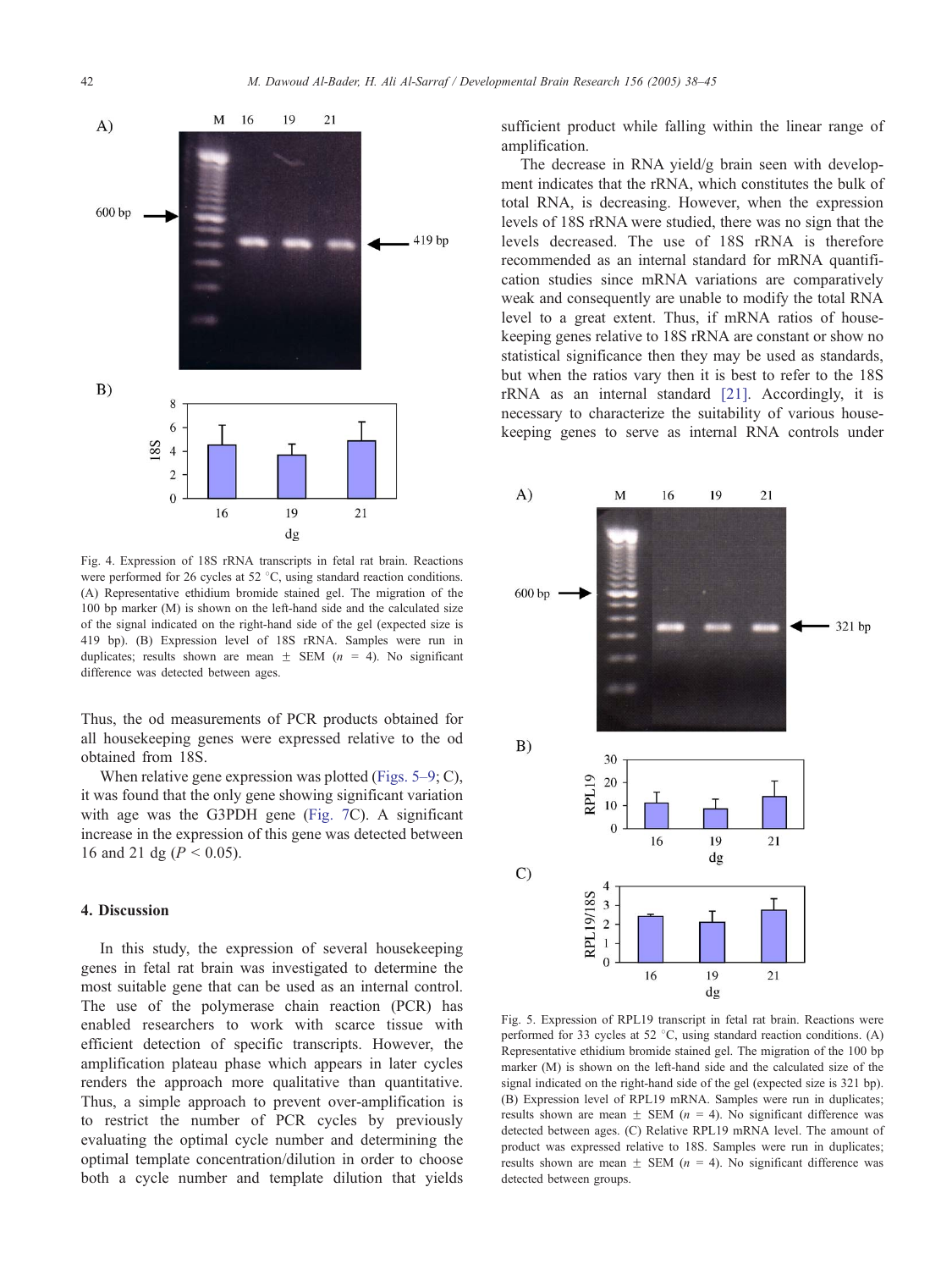<span id="page-5-0"></span>

Fig. 6. Expression of HH4 transcript in fetal rat brain. Reactions were performed for 39 cycles at 59  $^{\circ}$ C, using standard reaction conditions. (A) Representative ethidium bromide stained gel. The migration of the 100 bp marker (M) is shown on the left-hand side and the calculated size of the signal indicated on the right-hand side of the gel (expected size is 250 bp). (B) Expression level of HH4 mRNA. Samples were run in duplicates; results shown are mean  $\pm$  SEM (n = 4). No significant difference was detected between ages. (C) Relative HH4 mRNA level. The amount of product was expressed relative to 18S. Samples were run in duplicates; results shown are mean  $\pm$  SEM (n = 4). No significant difference was detected between groups.

particular experimental conditions where transcription effects are being tested.

It is indeed very important to study the expression of housekeeping genes during fetal rat brain development as there is lack of research in this area. Many investigators attempt to use housekeeping genes as internal controls however, the suitability of these controls should first be validated under different conditions and especially during ontogeny of various organs. When the levels of housekeeping genes were expressed relative to 18S, it was found that the only gene which showed significant variation with development was that of G3PDH. G3PDH has been used in various studies as a housekeeping gene as it functions as a glycolytic intermediate expected to be present in all cells and exhibiting minimal modulation. However, G3PDH is now known to be involved in other

non-glycolytic activities and is therefore prone to show variations in mRNA expression (reviewed in [\[19\]\)](#page-7-0) and has also been shown to be an unsuitable housekeeping gene in many other animal and human models ([Table 1\)](#page-1-0). In addition, it has been shown that in fetal organs there is high G3PDH expression due to high rates of aerobic glycolysis during development [\[14\]](#page-7-0) which could explain the increased expression seen in our study with development. In comparison, studies on postnatal development of rabbit heart have shown that this gene is stable and is indeed a suitable housekeeping gene for that particular study [\[12\].](#page-7-0)

The other genes studied (18S, RPL19, BGLU, CY and HH4) were most consistently expressed during development and can thus be considered as suitable internal controls for this experimental model. Other investigators have shown that CY is a reliable control in human differentiating



Fig. 7. Expression of G3PDH transcript in fetal rat brain. Reactions were performed for 26 cycles at 57  $^{\circ}$ C, using standard reaction conditions. (A) Representative ethidium bromide stained gel. The migration of the 100 bp marker (M) is shown on the left-hand side and the calculated size of the signal indicated on the right-hand side of the gel (expected size is 968 bp). (B) Expression level of G3PDH mRNA. Samples were run in duplicates; results shown are mean  $\pm$  SEM (n = 4). No significant difference was detected between ages. (C) Relative G3PDH mRNA level. The amount of product was expressed relative to 18S. Samples were run in duplicates; results shown are mean  $\pm$  SEM (n = 4). A significant increase in expression of G3PDH was seen between 16 and 21 dg ( $P < 0.05$ ).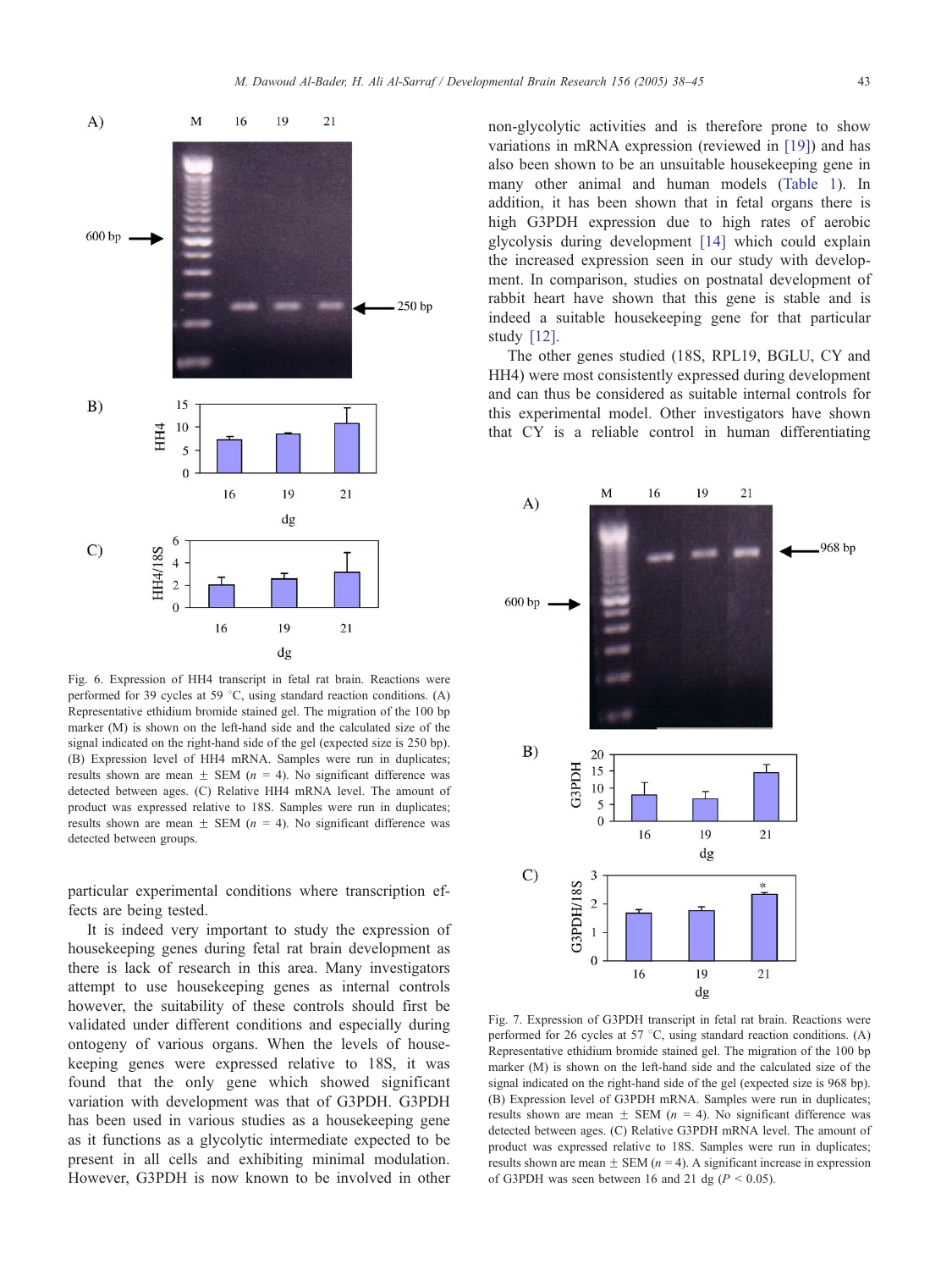

Fig. 8. Expression of CY transcript in fetal rat brain. Reactions were performed for 24 cycles at 59  $^{\circ}$ C, using standard reaction conditions. (A) Representative ethidium bromide stained gel. The migration of the 100 bp marker (M) is shown on the left-hand side and the calculated size of the signal indicated on the right-hand side of the gel (expected size is 369 bp). (B) Expression level of CY mRNA. Samples were run in duplicates; results shown are mean  $\pm$  SEM (n = 4). No significant difference was detected between ages. (C) Relative CY mRNA level. The amount of product was expressed relative to 18S. Samples were run in duplicates; results shown are mean  $\pm$  SEM (n = 4). No significant difference was detected between groups.

epithelium [\[18\]](#page-7-0) and in developing rat testis and ovaries [\[3\],](#page-7-0) Histone H2a is suitable during the development of bovine pre-implantation embryos [\[15\],](#page-7-0) RPL19 was stable when studying breast tumor samples [\[20\]](#page-7-0) and BGLU was suitable in various tumor cell lines [\[1\].](#page-7-0) Although these genes have not been studied broadly, rendering it more difficult to draw conclusions on their suitability or otherwise as internal controls, some researchers have shown that they are unsuitable as internal controls in various animal models [\[2,10,22,23\].](#page-7-0) On the other hand, G3PDH and 18S have been extensively used as internal controls by many investigators ([Table 1](#page-1-0)).

In summary, it is necessary to characterize the appropriateness of various housekeeping genes to serve as internal RNA controls in RT-PCR experiments for the comparison of mRNA levels. Our results confirm the need to optimize not only the PCR conditions of the tested gene, but also the cycle number and cDNA template dilution. It can be concluded from this study that G3PDH is not a suitable housekeeping gene to be used during fetal brain development while 18S, RPL19, BGLU, CY and HH4 are reasonably stable housekeeping genes suitable for normalization when quantifying mRNA levels of genes expressed in developing fetal brain.

## Acknowledgments

Financial support for this study was provided by the Kuwait University Grant No MY02/99 and the Department of Physiology, Faculty of Medicine.



Fig. 9. Expression of BGLU transcript in fetal rat brain. Reactions were performed for 34 cycles at 52  $^{\circ}$ C, using standard reaction conditions. (A) Representative ethidium bromide stained gel. The migration of the 100 bp marker (M) is shown on the left-hand side and the calculated size of the signal indicated on the right-hand side of the gel (expected size is 529 bp). (B) Expression level of BGLU mRNA. Samples were run in duplicates; results shown are mean  $\pm$  SEM (n = 4). No significant difference was detected between ages. (C) Relative BGLU mRNA level. The amount of product was expressed relative to 18S. Samples were run in duplicates; results shown are mean  $\pm$  SEM (n = 4). No significant difference was detected between groups.